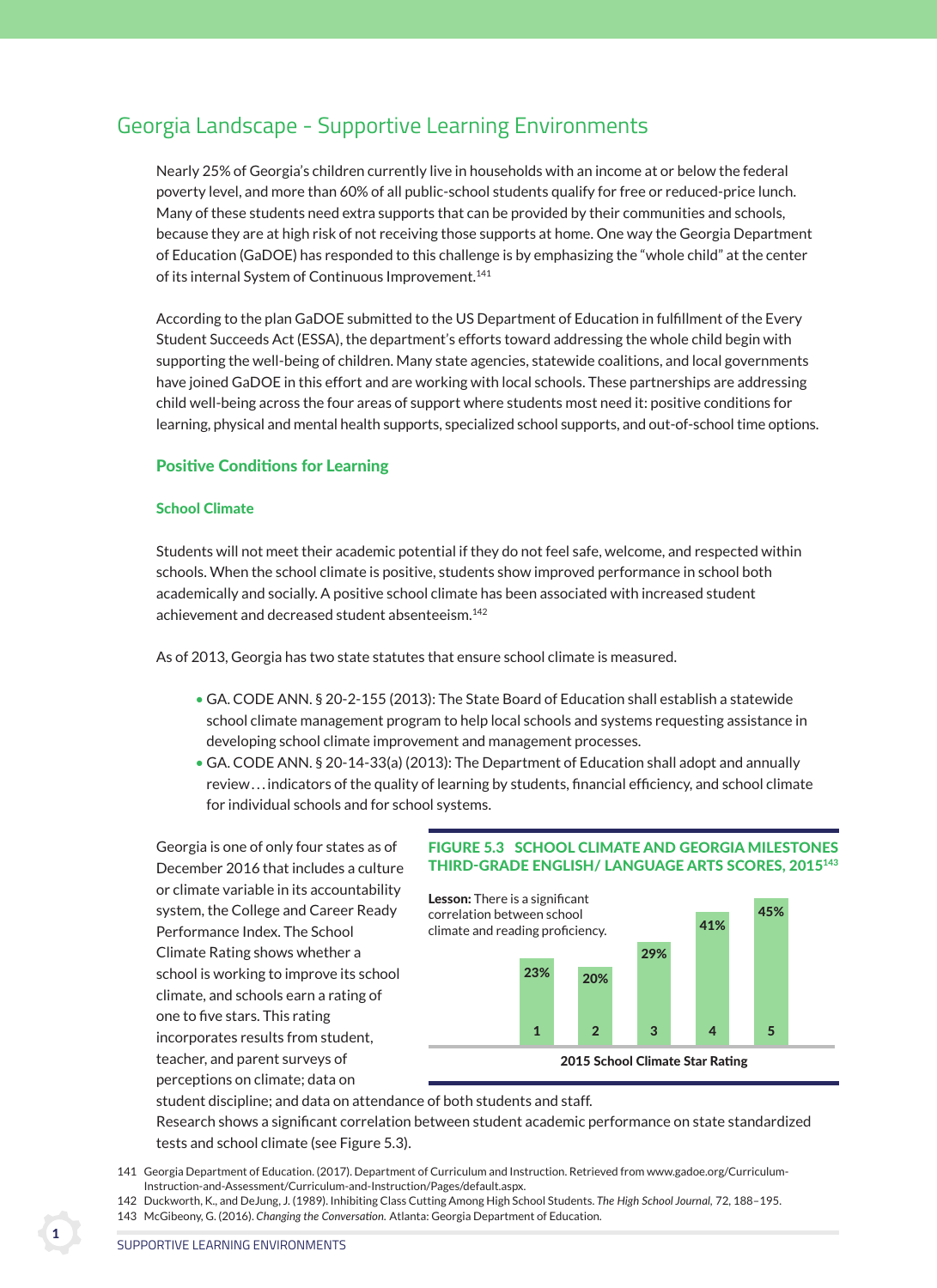Percentages in the table reflect the percent of students score "Proficient or Above" on the Georgia Milestones Assessment in English Language Arts at schools with the corresponding School Climate Rating, i.e. at schools with a 5 star School Climate Rating the average percentage of students scoring Proficient or Above was 45%.

 GaDOE has instituted a system of practices geared at improving school climate across the state. This system of practices has three primary strategies:

- PBIS Positive Behavioral Interventions and Supports
- MTSS Multi-Tiered System of Supports
- ISF Interconnected Systems Framework

 These efforts are evidence-based and data-driven with the goal of reducing disciplinary incidents, increasing safety, and providing students with the support they need. PBIS is the cornerstone of these practices, and more than 24,500 US schools are implementing this system. Its premise is that continual teaching, combined with acknowledging positive student behavior, will reduce unnecessary discipline and promote a climate of greater productivity, safety, and learning.<sup>144</sup>

## **Physical and Mental Health Supports**

### **School Nutrition**

 Georgia participates in the US Department of Agriculture's federal school lunch program, which provides free and reduced-price lunches to students from low-income families. The School Nutrition Program helps local school systems provide more than 60% of public school students with breakfast and lunch meals, along with nutritional education.

### **Health and Physical Education**

 State law requires that all Georgia students must be enrolled in a physical education course in grades one through 12. According to the 2009 Student Health and Physical Education Act, students must also participate in an annual fitness assessment.

 Additionally, Georgia Shape was launched by Governor Nathan Deal as a statewide, multi-agency initiative combining government, philanthropic, academic, and business community supports to address childhood obesity in Georgia. The Governor's Advisory Council on Childhood Obesity oversees this initiative. Strategies of Georgia Shape include physical activity before class, physical activity during class, and more structured recess.<sup>145</sup> The program received significant investment from the business community, including \$1 million from iconic Georgia company Coca-Cola in 2013.146

 Another cross-agency initiative working in concert with Georgia Shape is Power Up for 30, a statewide collaboration between the Georgia Department of Public Health and GaDOE. Power Up for 30 promotes increasing physical activity before, during, and after the school day in public schools across Georgia. Schools receive professional development for staff that focuses on integrating an additional 30 minutes or more of physical activity into before-, during-, or after-school time. Nearly 2,000 teachers and administrators have received direct professional development through this program and the training delivery partner, HealthMPowers, since 2013.<sup>147</sup>

<sup>144</sup> Georgia Department of Education. (2017). Positive Behavioral Interventions and Supports. Retrieved from www.gadoe.org/Curriculum-Instruction-and-Assessment/Special-Education-Services/Pages/Positive-Behavioral-Interventions-and-Support.aspx.

<sup>145</sup> Georgia Shape. (2017). Communications and Research. Retrieved from www.georgiashape.org/story/communications-and-research. 146 Gann, C. (2013, May 13). Coca-Cola Awards \$1 Million to Georgia SHAPE: Contribution Will Help Add 30 Minutes of Physical Activity to School Days [Blog Post]. *Georgia Department of Public Health.* 

<sup>147</sup> Georgia Shape. (n.d.). Power Up for 30. Retrieved from georgiashape.org/story/power-30-0.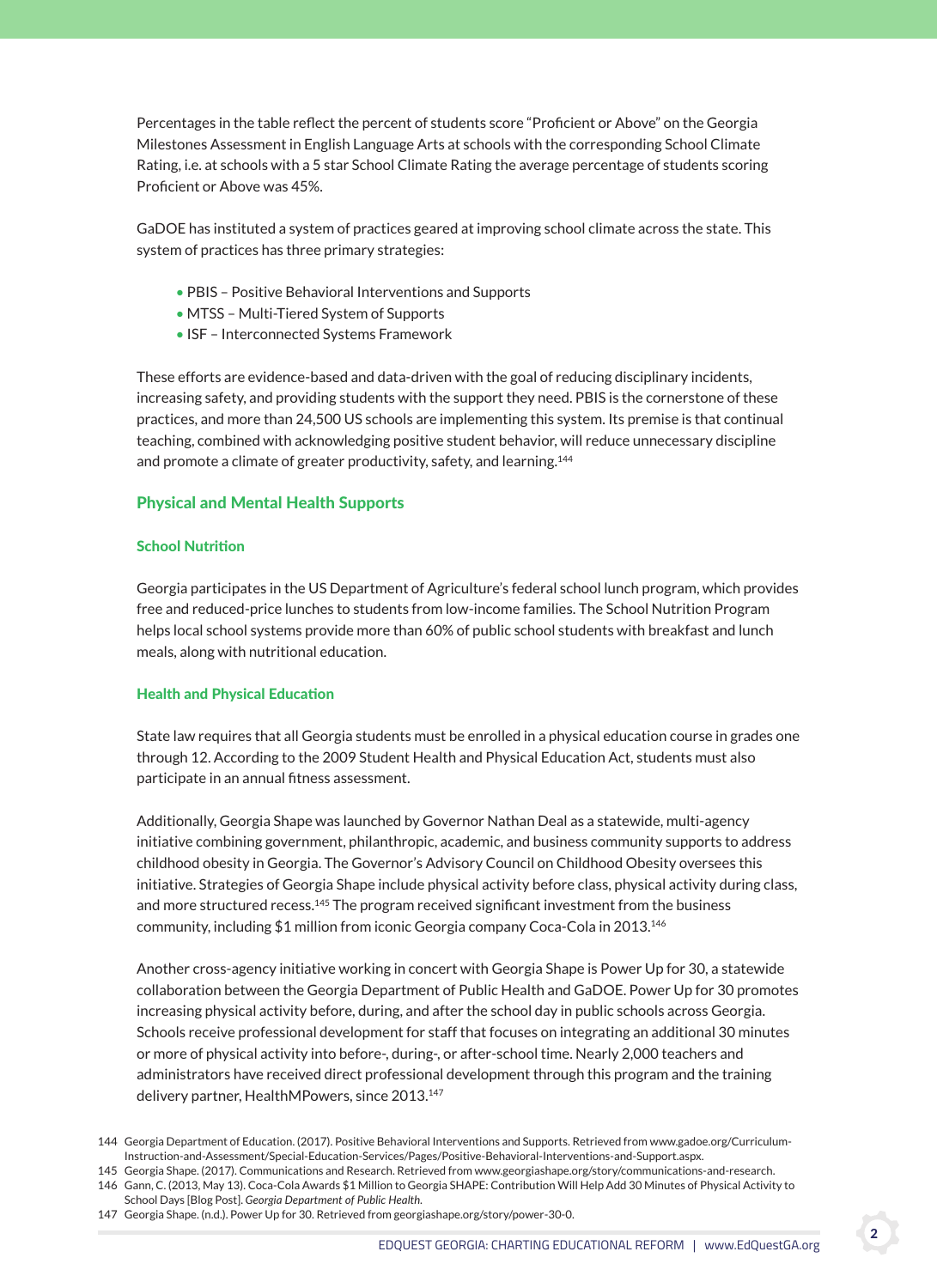In 2015 the Georgia House of Representatives established a study committee on school-based health centers or clinics (SBHCs), though these centers began to be established in Georgia as early as 1994. SBHCs place a general medical clinic on the grounds of a public school, bridging the access gap for health care faced by many students. An estimated 166,000 children in Georgia are uninsured, and 250,000 children in Georgia stay home sick more than six days each year.<sup>148</sup>

 SBHCs work to ensure that more children are healthy and able to attend school. SHBCs are currently in 41 Georgia counties thanks in part to PARTNERS for Equity in Child and Adolescent Health, a grantmaking organization based out of Emory University that has helped to provide startup funds to centers since 2010.<sup>149</sup>

 One way that SBHCs have expanded their capacity is through telemedicine. Since 2009, the Georgia Partnership for Telehealth has introduced telemedicine to Georgia schools, and as of 2017, there were 63 SBHCs equipped for telehealth. These centers operate in a "hub and spoke" model. Hospitals are the "hubs," and the "spokes" include smaller extension services and facilities like wifi- and telemedicineequipped ambulances and school clinics. The 2005 Georgia Telemedicine Act supports telehealth by ensuring health service providers can receive standard insurance reimbursement for patient services.

### Mental Health

 With increased attention given to school climate, many Georgia schools are also focusing on addressing and identifying behavioral issues and their relationship to student mental health. The US Substance Abuse and Mental Health Services Agency is working with GaDOE to institute Now Is The Time: Project AWARE (Advancing Wellness and Resilience in Education) to increase awareness of mental health issues among school-aged youth. The project provides training in youth mental health first aid and connects students and families struggling with behavioral or mental health issues to appropriate services.

 As of 2017, Project AWARE was in three school districts, but the youth mental health first aid training had expanded across the state, with more than 1,500 school staff members trained so far. Project AWARE has three primary goals:

- 1. Increase participation of the community and mental health providers in identifying resources available to help students.
- 2. Raise awareness and identification of mental health and behavior concerns, and increase student and family access to mental health providers.
- 3. Train educators, first responders, and parents to appropriately respond to youth mental health needs.<sup>150</sup>

 GaDOE has also teamed up with the Georgia Department of Behavioral Health and Developmental Disabilities and the Georgia Health Policy Center at Georgia State University to strengthen mental health services through the Georgia Apex Project. The project works to build infrastructure and increase access to services for school-aged youth.<sup>151</sup>

<sup>148</sup> Voices for Georgia's Children. (2017, January 14). School-Based Health Centers in Georgia. Retrieved from georgiavoices.org/wpcontent/uploads/2017/01/SBHC-GA\_Centers\_12317.pdf.

<sup>149</sup> Georgia School-Based Health Alliance. (n.d.). Georgia Planning Grantees. Retrieved from gasbha.org/georgia-planning-grantees/. 150 Georgia Department of Education. (2017). Georgia Project AWARE. Retrieved from www.gadoe.org/Curriculum-Instruction-and-Assessment/Special-Education-Services/Pages/Georgia-Project-AWARE.aspx.

<sup>151</sup> Georgia Health Policy Center. (2017). Georgia Apex Project. Retrieved from ghpc.gsu.edu/project/4745415/.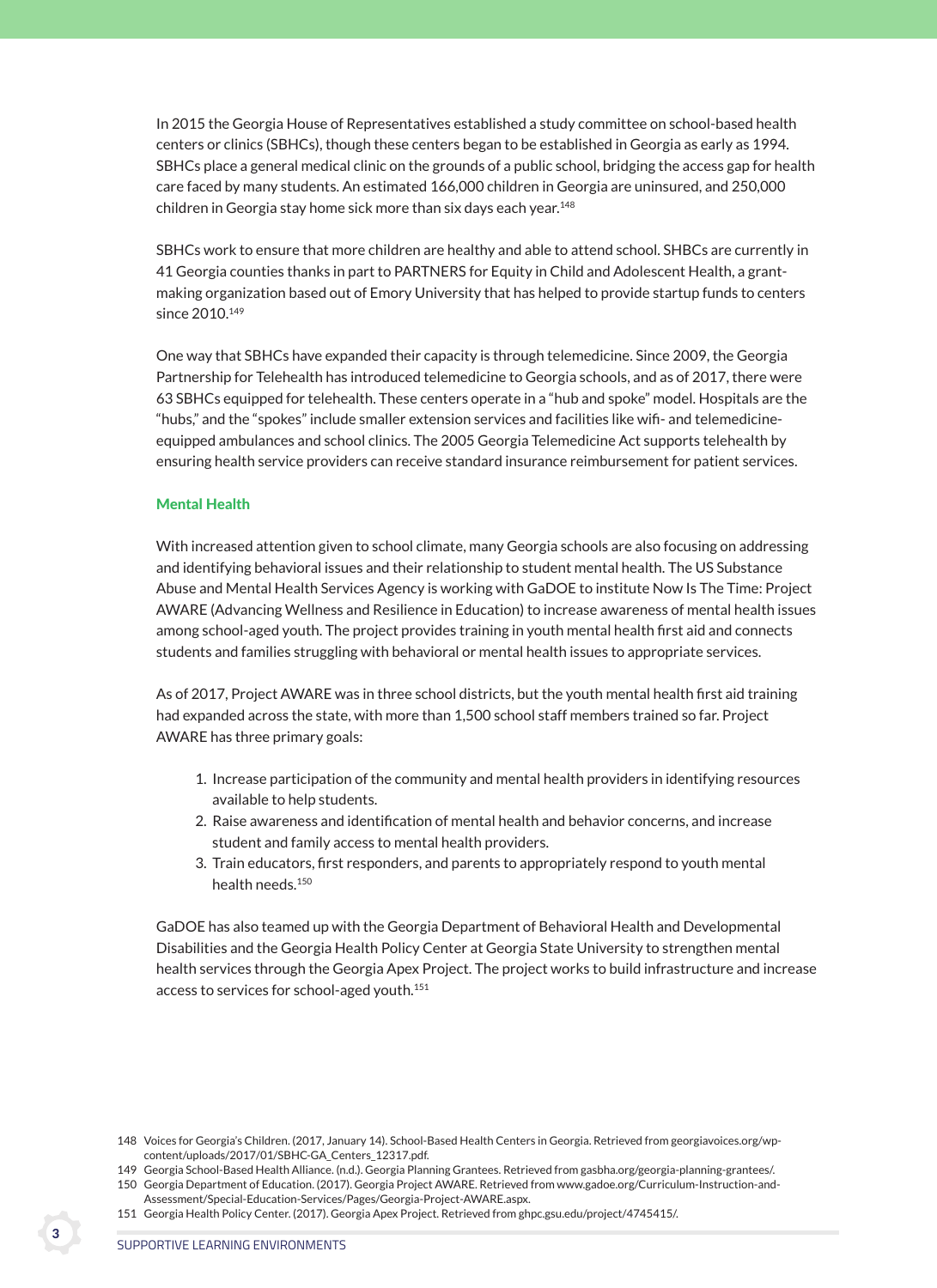# specialized school supports

#### **Language Development**

 Being read to at an early age exposes children to language, fostering the development of language and early literacy skills. Literacy, especially third-grade reading proficiency, is commonly shown to predict student academic performance later in life.<sup>152</sup> Children experiencing impairment in language skills are at a greater risk for behavioral, social, and emotional problems.<sup>153</sup>

 One strong effort addressing child literacy skills in Georgia is the Campaign for Grade-Level Reading. Known as "Get Georgia Reading," this campaign is working throughout the state to educate students, parents, and teachers on the importance of literacy and reading by third grade. The campaign consists of a coalition of more than 100 public and private partners that are working together across sectors, agencies, and organizations to promote the use of a common agenda and shared language around the goal of all students on a path to reading proficiency by the third grade. The campaign operates under the guidance of a cabinet composed of high-level statewide public and private organizations and leaders.<sup>154</sup> The program consists of four main research-based pillars: language nutrition, access, productive learning climates, and teacher preparation and effectiveness.

 "Language nutrition" is a term coined by the campaign that refers to the use of language, beginning at birth that is sufficiently rich in engagement, quality, quantity, and context that it nourishes the child socially, neurologically, and linguistically.<sup>155</sup> Get Georgia Reading has developed programs for parents to enable them to better provide language nutrition to their children, set up a statewide mentor program for low-income students, and provided widespread teacher education on the benefits of supporting the pillars of Get Georgia Reading.

 Governor Deal has further supported literacy and language through the 2017 founding of the Sandra Dunagan Deal Center for Early Language and Literacy at Georgia College. This center will work with universities, technical college early childhood education programs, alternative educator preparation programs, and other public and private stakeholders to engage the community at large. Its mission is to improve Georgia's literacy rate by promoting research-based practices for children from birth to age eight and providing professional learning and training to educators in K-3 classrooms, child care centers, and preschools.

### **Extra Support for Special Populations**

#### **English Language Learners (ELL)**

 English to Speakers of Other Languages is a state-funded instructional program for eligible ELL students in grades K-12, included in Georgia statute since 1985. This standards-based curriculum emphasizes academic and social language development. Classroom teachers integrate English Language

155 Campaign for Grade-Level Reading. 2014. Pacesetters 2014: Georgia.

4

<sup>152</sup> Hernandez, Donald J. 2011. Double Jeopardy: How Third-Grade Reading Skills and Poverty Influence High School Graduation. The Annie E. Casey Foundation: New York, NY.

<sup>153</sup> Rvachew, S. (2010, September). Language Development and Literacy. *Encyclopedia on Early Childhood Development. Canada.*

<sup>154</sup> Cabinet members include the Alliance of Education Agency Heads, the Annie E. Casey Foundation – Atlanta Civic Site, Bright from the Start: Department of Early Care and Learning, Governor Nathan Deal, First Lady Sandra Deal, the Department of Community Health, the Division of Family and Children Services, GaDOE, the Department of Public Health, the Georgia Early Education Alliance for Ready Students, the Georgia Family Connection Partnership, the Georgia Partnership for Excellence in Education, the Georgia Professional Standards Commission, the Georgia Public Library, the Georgia School Superintendents Association, the Governor's Office of Student Achievement, the Marcus Autism Center, Polk Family Connection, the Rollins Center for Language and Literacy at the Atlanta Speech School, the Technical College System of Georgia, and Voices for Georgia's Children.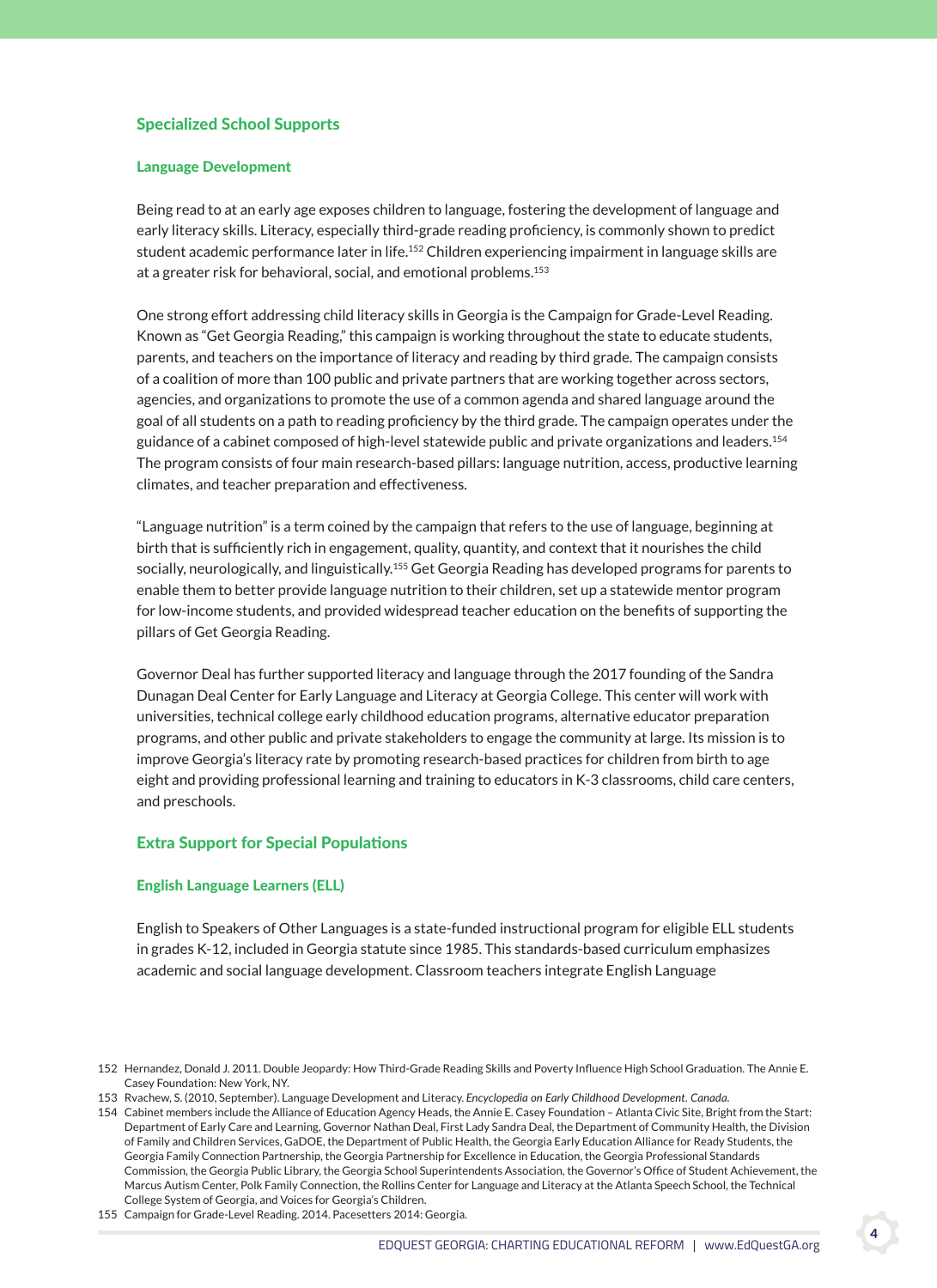Development Standards in conjunction with Georgia Performance Standards to encourage ELL students to communicate in English and demonstrate academic, cultural, and social proficiency.156

Additionally, GaDOE administers ACCESS for ELLs (Assessing Comprehension and Communication in English State to State for English Language Learners), a standards-based, criterion-referenced English language proficiency test designed to measure English learners' social and academic proficiency in English.157 This test helps to provide developmentally appropriate instruction for ELL students and helps teachers ensure that students receive the support they need to continue to strengthen their English language proficiency and progress academically.

### **Students with Special Needs**

 To provide all children with a free and appropriate public education, the GaDOE Division of Special Education Services and Supports helps local school districts provide special education and related services to students with disabilities. Targeted areas for services and supports include accessible instructional materials, assistive technology, curriculum access and alignment, dropout prevention, family engagement, least restrictive environments, positive behavior supports, and transitions.<sup>158</sup>

### Foster and Homeless children supports

 The McKinney-Vento Homeless Assistance Act is a federal law designed to ensure educational enrollment and stability for homeless children and youth. Under this act, each state education agency must identify homeless children and work to assess their needs. The GaDOE fulfills this requirement by requiring each local education agency to have a designated homeless education liaison who has been trained by the GaDOE to determine enrollment in this program and supports needed.

### **Out-of-School Time Options**

### Before School, Afterschool, and During the Summer

 Georgia has a network of afterschool services supported through the Georgia Division of Family and Children Services (DFCS). The Afterschool Care Program provides federal funding to public agencies and nonprofit organizations that serve youth and families during out-of-school time. The program aims to increase academic attainment and enhanced well-being through positive youth development. The program also works to ensure successful transition to young adulthood, especially for students from economically disadvantaged communities. The Afterschool Care Program funds Boys and Girls Clubs and other similar organizations across the state, and recent investment has allowed the program to support STE(A)M education at these organizations.

 The 21st Century Community Learning Centers (21st CLC) program is a federally funded program that provides afterschool, before school, and summer learning opportunities for students. Programs feature enrichment opportunities and activities designed to complement students' regular academic programs. Georgia receives approximately \$38 million in funding for the 21st CLC program, which serves 27,000 children in the state at nearly 250 sites.<sup>159</sup> Funds for these programs are administered through the GaDOE.<sup>160</sup>

<sup>156</sup> Georgia Department of Education. (2017). English to Speakers of Other Languages. Retrieved from www.gadoe.org/Curriculum-Instructionand-Assessment/Curriculum-and-Instruction/Pages/English-to-Speakers-of-Other-Languages-(ESOL)-and-Title-III.aspx.

<sup>157</sup> Georgia Department of Education. (2017). ACCESS for ELLs. Retrieved from www.gadoe.org/Curriculum-Instruction-and-Assessment/Assessment/Pages/ACCESS-for-ELLs.aspx.

<sup>158</sup> Georgia Department of Education. (2017). Special Education Services and Supports. Retrieved from www.gadoe.org/Curriculum-Instructionand-Assessment/Special-Education-Services/Pages/default.aspx.

<sup>159</sup> Georgia Statewide Afterschool Network. (2017). 21st Century Community Learning Centers. Retrieved from www.afterschoolga.org/21st-cclc/.

<sup>160</sup> Georgia Department of Education. (2017). 21st Century Community Learning Centers. Retrieved from www.gadoe.org/School-Improvement/Federal-Programs/Pages/21st-Century-Community-Learning-Centers.aspx.